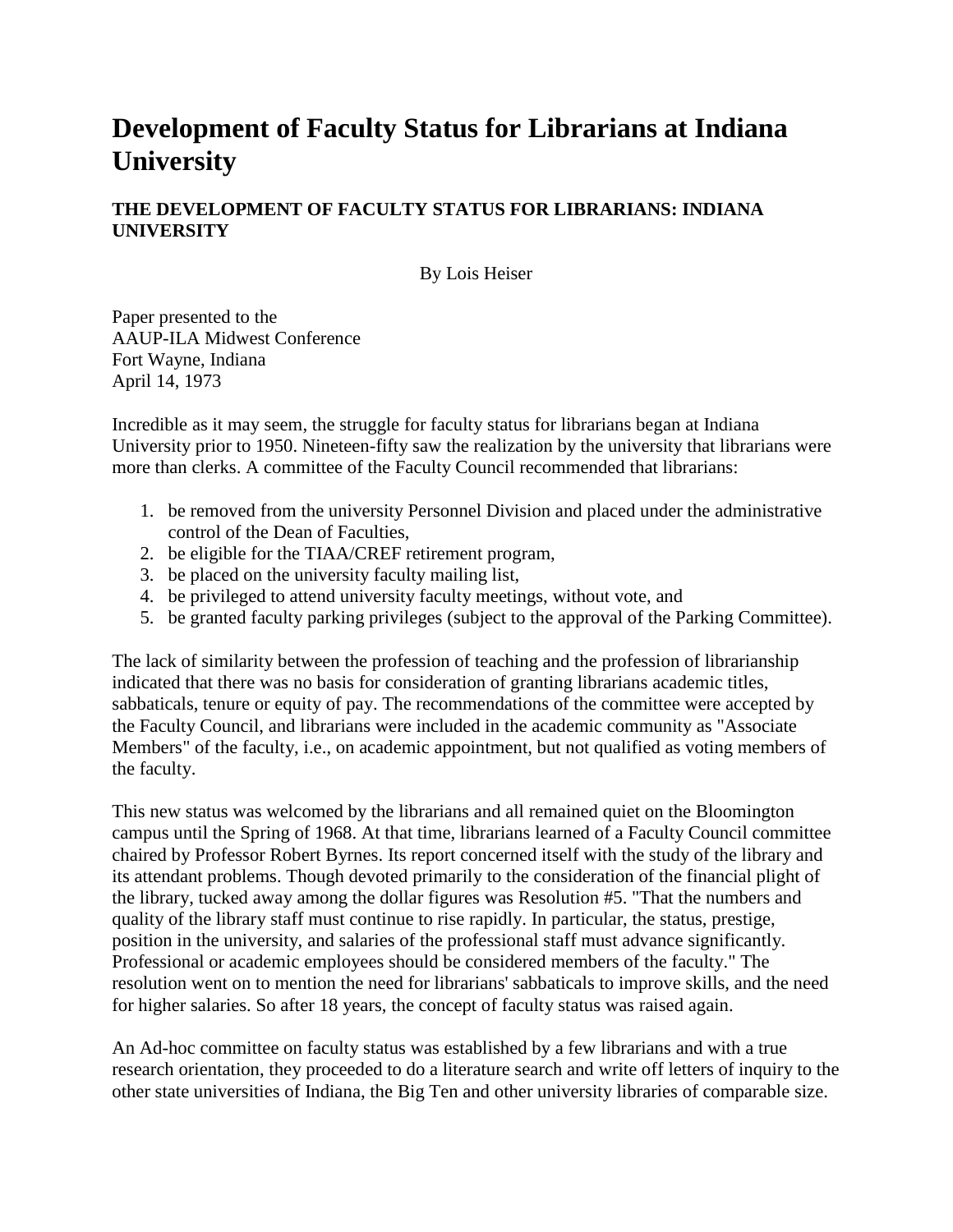Then a meeting of all librarians was arranged to inform them of the faculty status question and to determine what, if anything, the librarians wanted to do. The results of this initial meeting was to firmly establish a committee to investigate the question. The Committee on Academic Status (COAS) was instructed to continue to gather pertinent information, to design a questionnaire to be used to poll all of the IU librarians on attitudes, to create position papers and support documents, and finally to call another meeting when sufficient documentation was prepared.

At the first meeting of COAS, one of the first of many important decisions was made. This was to include in all of its deliberations the non-Bloomington librarians of Indiana University. The university was just then in the throes of deciding how best to handle the administration of the rapidly growing regional campuses. COAS decided that the Bloomington based group would work for the faculty status of all IU librarians instead of putting the burden of duplicate action on the smaller regional campus library staffs.

A second important decision was a request for contributions from the librarians to support the necessary expenses of the gathering and dissemination of information. The library administration had informed COAS that, as it was not an officially recognized committee, the committee could not meet on library time, nor use library facilities or supplies.

Having a slush fund, the real work began. A questionnaire was designed and sent off to every IU librarian the committee could locate. It attempted to ascertain both attitudes and possible objectives. Significantly, 76% of the returns indicated that the librarians believed librarians should have faculty status. This percentage held true for the rights of franchise, tenure, sabbaticals, leaves of absence, access to grant money, travel funds, and service on university committees. On the questions regarding research and publication, the percentages were 39 and 26 respectively. However, 73% indicated that the preparation of internal reports, studies and bibliographies, should be included in criteria for promotion, and 68% included research in nonpublished forms and continued education as criteria. This implied that though the librarians thought these items important to librarianship, they did not view them in terms of research and publication as expected of a faculty member.

Working from the results of the questionnaire, and the research done by the committee, COAS prepared a position paper and necessary recommendations to be presented to the university. Another mass meeting was called. COAS was commended for its efforts, but the majority of librarians expressed the feeling that the position paper and recommendations needed refinement. It was also suggested that the sending of the position paper to the President of the university might not be the best route to pursue. COAS was charged to hold informal discussions with the library and university administrations before any formal presentation of the case be considered.

The committee duly obliged. In the course of these discussions, it was determined that the best course of action would be to try to secure the backing of the University Library Committee (ULC). This committee was elected by the Faculty Council to serve as an advisory board to the library. The ULC was willing to hear the case of faculty status for librarians and requested full documentation. Thus, COAS returned to the drawing board and worked up three major papers for the ULC. The first was a history of faculty status for librarians in the U.S., the second, an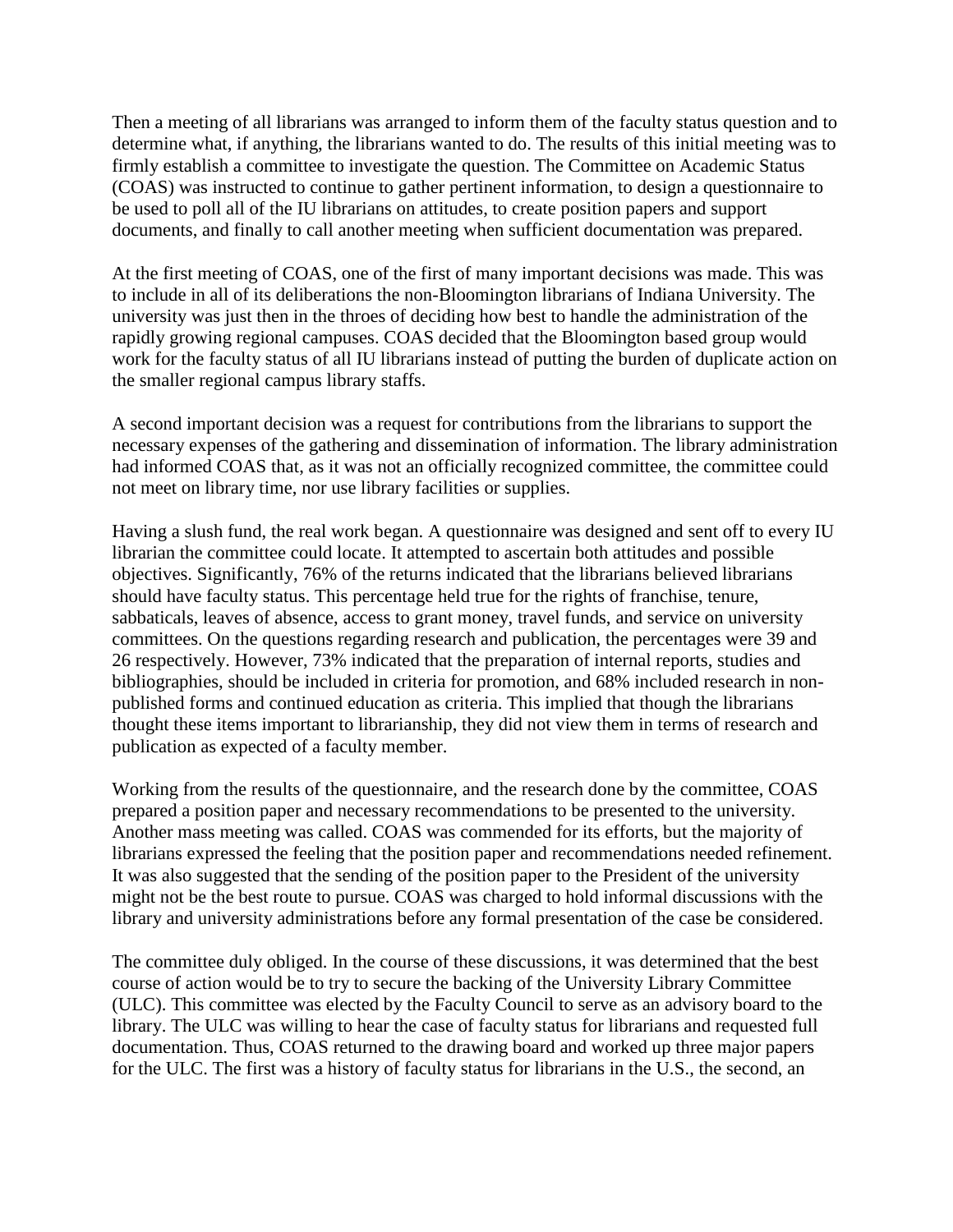analysis of the possible applications of the criteria for faculty rank for librarians, and the third was a profile of the then current library staff.

The profile proved extremely interesting. The usual request for degrees showed IU has 13 doctoral degree holders (at that time almost 15% of the professional staff). The staff covered a total of 39 foreign languages, had indicated previous experience in 39 other universities and 23 public or other types of libraries. A request of what might fall into the area of research and publication yielded 930 items in terms of bibliographies, internal studies, etc. 34 librarians had published a total of 235 articles, 13 had published a total of 39 books, 16 had delivered a total of 59 scholarly papers at conferences or professional meetings. Obviously, the IU librarians were very highly qualified.

Finally came the Spring of 1969. COAS was ready and had provided the ULC with the three documents. The academic status question was on its agenda. The initial reaction was favorable. The ULC on February 8th agreed to the need to incorporate librarians into the university community and that this could be done only through the granting of faculty status. They felt it within the province of their charge to submit the request of the librarians to the Faculty Council. On March 6th, the ULC accepted the COAS position paper "Application of Faculty Status to Librarians" and agreed to its being sent on to the Dean of Faculties with the following recommendation: "That librarians be granted full faculty status to be effective July 1, 1969".

On April 28th, the ULC submitted to the Faculty Council its recommendations and supportive documents. On June 3rd, 1969, the Faculty Council of Indiana University approved unanimously the following recommendations:

"That professional librarians be accorded full faculty status."

"That a special committee be established to formulate principles and procedures for determining faculty rank of librarians and to revise where necessary the language of the Faculty Handbook."

In February 1970, Professor Donald Carmony was requested by Dean Hartley (then Dean for Academic Affairs) to chair the Committee on the Career Status of Library Personnel. The committee was composed of three librarians elected by the librarians, three faculty members elected by the University Faculty Council, and three administrative members appointed by the Vice-President for Academic Affairs. In addition, Bernard Fry, Dean of the IU Graduate Library School, and Jane Flener, Assistant Director of the IU Library, were requested to act as consultants to the committee. The charge to the committee was as follows:

- a. formulate the minimum academic and professional requirements one must meet to be considered a professional librarian;
- b. formulate principles and procedures for determining the rank of individual professional librarians. Rank does not necessarily mean the faculty ranks instructor through professor, but could be a progression through such titles as Assistant Librarian, Associate Librarian and Librarian;
- c. indicate revisions where necessary in the language of the Faculty Handbook (on promotion, tenure, retirement plan, etc.) to reflect any proposed changes in the status of librarians.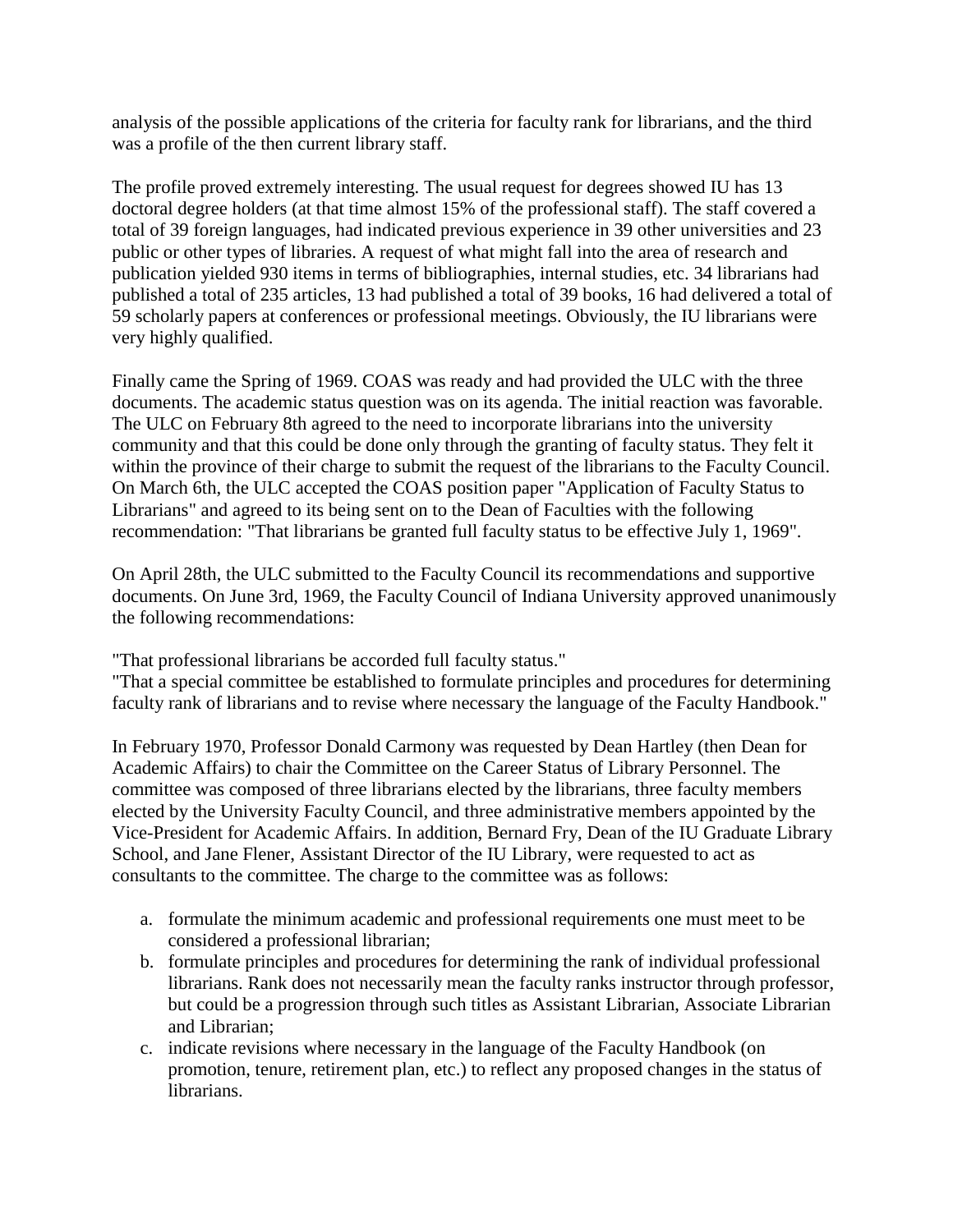Thus, the charge had changed from "full faculty status" to "maybe faculty status".

After considerable work and effort, the preliminary Carmony Committee report was submitted to the Dean on August 25th. The report was in three parts: a. general statement, a majority report and a minority report. The majority report recommended full faculty status with all of the responsibilities and privileges that this implied. Joint titles, as an already established IU practice, were recommended. This would mean a library title and a rank, such as Reference Librarian and Assistant Professor. Ranks would be determined by education, experience, and quality of librarianship. The minority report (3 members of the 9) recommended primarily that a parallel ranking structure be devised, and that not all librarians should necessarily be given even this status.

It soon became obvious that the university was not willing to accept the majority report of the committee. In May of 1971, a "Final Report" of the Carmony Committee was submitted to the Dean. Although not officially part of the report, the cover letter from the committee chairman to Dean Hartley indicated the changes made in the committee's recommendations:

"In this final report, the committee has centered its attention upon the particular niche and circumstances which apply to librarians within the academic structure of the university. The increasing emphasis on limiting faculty to persons who actively participate in classroom teaching, the special place which librarians occupy within the university's academic structure, add the growing realization that librarians would presumably fare better as regards promotion, tenure, leaves, grants, and the like, if evaluated principally by their own peers on the basis of criteria immediately relevant to them, have been key considerations which have resulted in an unanimous decision not to recommend faculty status and rank for librarians."

Specifically, the report recommended a parallel ranking structure of Assistant Librarian, Senior Assistant Librarian, Associate Librarian and Librarian; advancement via a librarians promotions and tenure procedure; criteria to be established by the librarians; franchise, eligibility for committee service, leaves, grant money, etc. In essence, the Carmony Committee rejected the resolution and charge of the Faculty Council of June 3, 1969: That professional librarians be accorded full faculty status.\*

From May of 1971 to the Spring of 1972 there was silence. During this time librarians may have assumed the issue was dead or dying. But during this period, the university managed to reorganize itself, get a new President and a new Dean for Academic Affairs, and start a search and screen process for a new Director of Libraries.

On March 1, 1972, a memo was received by all IU librarians from Acting Vice-President and Dean for Academic Affairs, J. Gus Liebenow. The Board of Trustees, at its meeting of February 25th, had adopted a system of parallel ranks for librarians (Affiliate Librarian, Assistant Librarian, Associate Librarian, and Librarian); a basic promotions and tenure procedure, a separate leave program to be administered by the faculty sabbatical leave program, and a change in the rules governing retirement for reason of disability. (Here was the Carmony Report, slightly bent, but in part adopted by the Board.) Dean Liebenow stated that there was more to be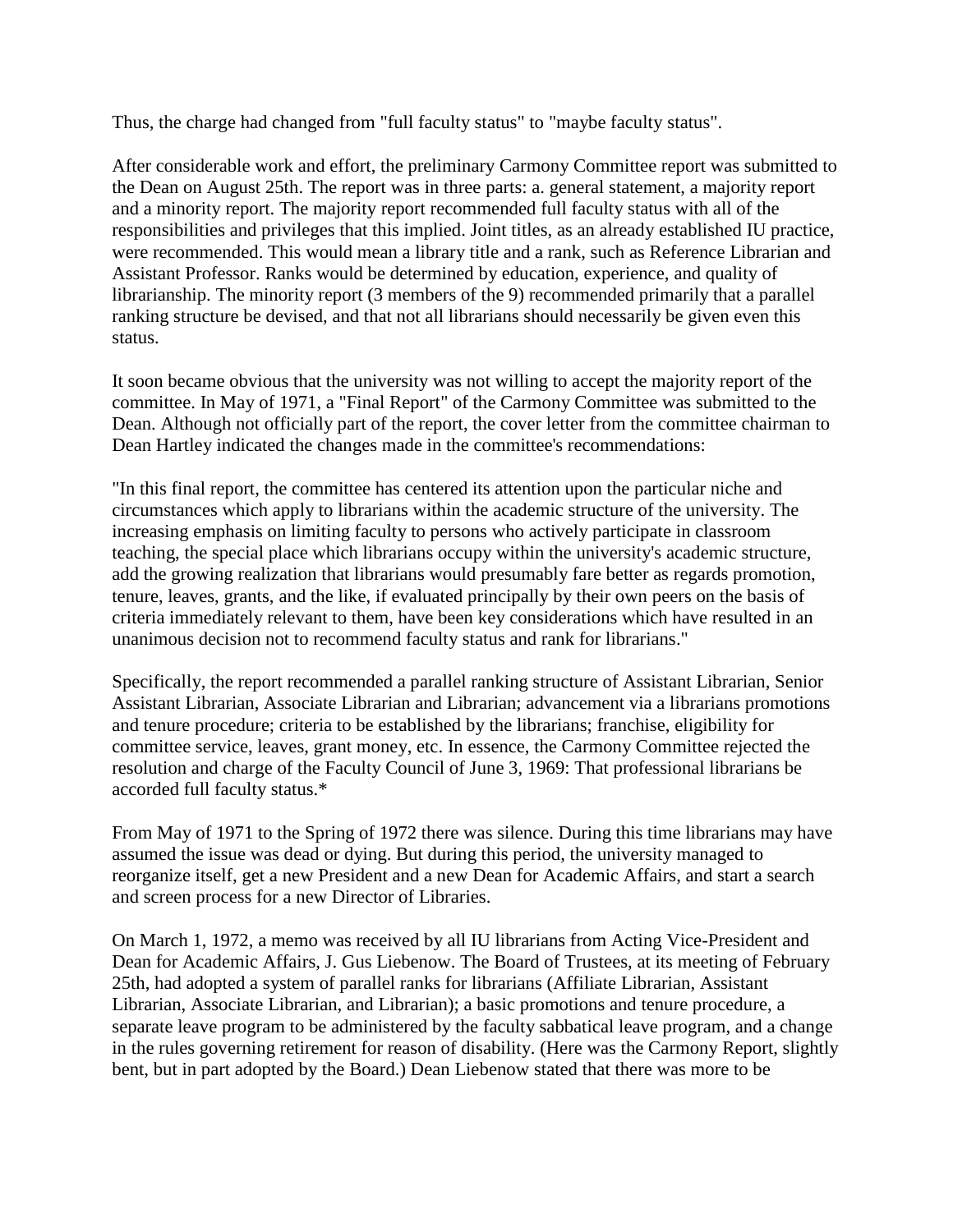accomplished and the university administration would be working on other aspects of what was now referred to as the Career Package.

On March 9th followed another memo indicating that the Dean had sent memos to the various campus Faculty Councils recommending that librarians be eligible:

- 1. to vote for members of the all-university faculty council, and for members of the local faculty council;
- 2. to make nominations for and serve on the all-university and local faculty council; and
- 3. to serve on faculty council committees.

On March 24th followed another memo concerning the Carmony Report and the items still remaining to be considered by the Board of Trustees. Dean Liebenow emphasized the option factor, i.e., current librarians would be able to remain on the old system or opt for the Career Status system.

By now, however, a little flap had started in Bloomington. A petition was sent to President Ryan indicating some dismay that the Carmony Report, now in the process of implementation by the university, had negated the resolution of the Faculty Council. I raise this point because in a way it indicates the failure of the librarians in following up on the total issue, and the lack of communication amongst ourselves. The petition read:

"We, the undersigned librarians, have become acquainted with the Report of the Committee on the Career Status of Library Personnel which was just recently released and discussed with Dr. J. Gus Liebenow, Acting Vice-President and Dean of Academic Affairs. We have also become aware of the letter accompanying the Report, signed by Dr. Don Carmony, Chairman of the Committee, which explicitly stresses not to recommend faculty status and rank for librarians'. We therefore wish to express our disappointment, frustration and disagreement concerning such recommendation. The Committee did not act according to the resolution passed by the University Faculty Council on June 3, 1969: 'That professional librarians be accorded full faculty status; and, that a special committee be established to formulate principles and procedures for determining faculty rank of librarians and to revise where necessary the language of the faculty handbook to reflect the proposed change.' Therefore, we request that you re-initiate positive action on the unanimous resolution of the Faculty Council by adopting the Report of the Faculty Library Committee and the Council's two recommendations as presented in the attached copies. We sincerely hope that under your leadership the goal of years of hard work may be realized, and full faculty status will be accorded to professional librarians in the full spirit of the resolution of the Faculty Council and under its authority according to Article IV sections l6b and 17 or the Faculty Handbook."

The receipt of this petition caused a bit of a stir and was followed by a phone conversation between the Dean and Mr. Oleg Kudryk, and a memo from Mr. Kudryk to the Dean which read: "With reference to our telephone conversation of Monday, April 24, concerning the interpretation of the petition addressed to President Ryan, I wish to reiterate that the petition was in no way intended to stop the present process of implementation of faculty status for librarians. The intent was rather to stress that in this process of implementation the spirit and validity of the faculty council resolution should be preserved."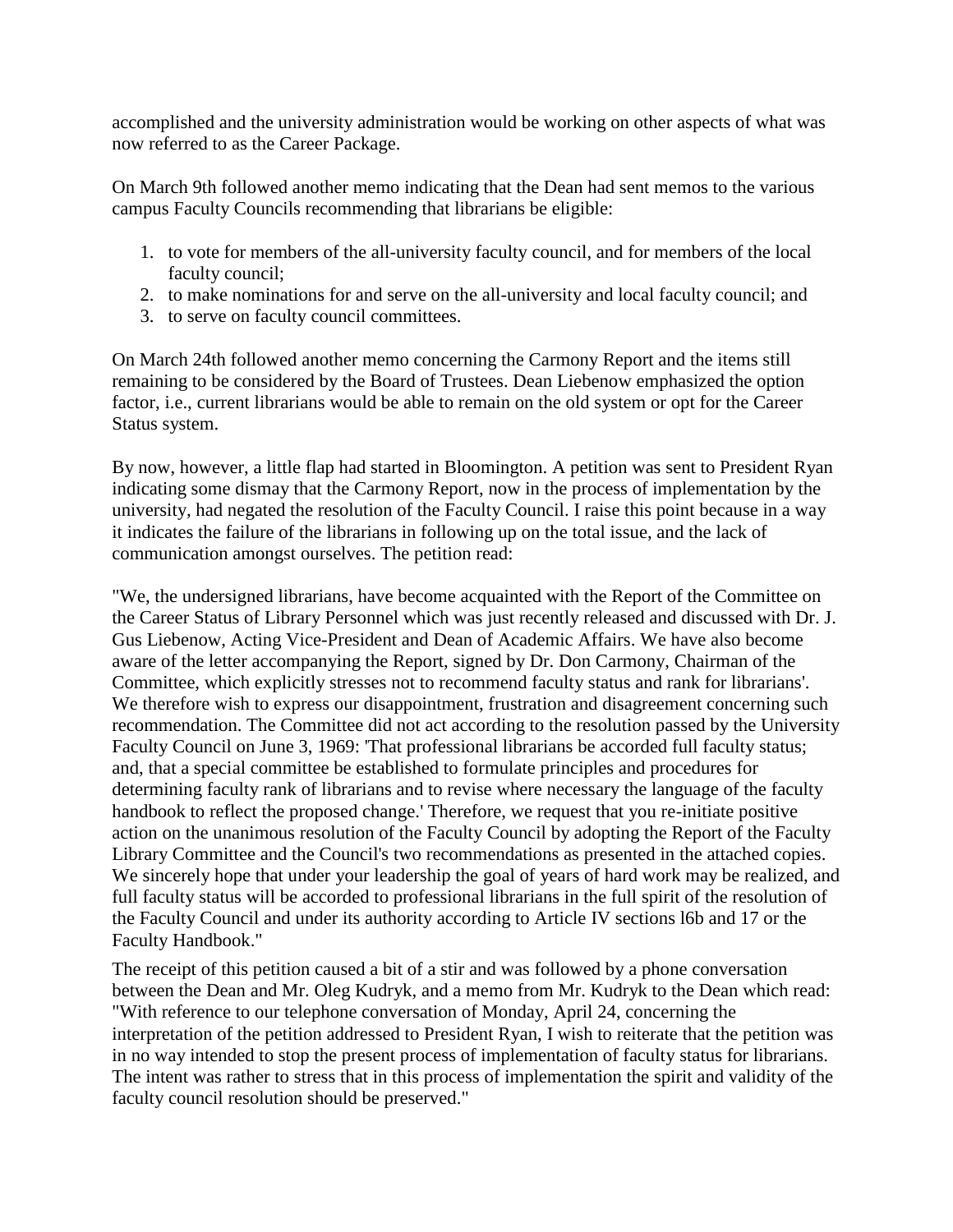Some of the librarians objected to the petition and because of the doubts raised, a poll of the librarians was taken. Fifty-three librarians supported the package as it seemed to be developing; 56 indicated approval of the career package as it was presently developing, but they indicated that they would continue to work for full faculty status; 20 disapproved of the package, and 4 indicated that they rejected any proposed changes from the old librarian-university relationship. These results were transmitted to the Dean and implementation continued.

On April 21st, the Board of Trustees approved revision of the TIAA/CREF policy which had previously discriminated against librarians. The waiting period was now to be the same as regular faculty.

On June 30th, the Board of Trustees approved a Library Tenure policy, which in general had the same procedures as faculty. At the end of this last memo, Dean Liebenow made mention of the 15 points recommended by the Carmony Report and indicated that he felt almost all of the points had been dealt with by the University administration and the Board of Trustees.

And so comes the question: Where do we stand as librarians at Indiana University today, April 14th, 1973?

We will have a parallel ranking structure. An outline of criteria for initial ranking has been written by librarians and accepted by the librarians. Upon establishment of an All-University Librarians P&T committee, recommendations based upon up-dated CVs and recent evaluation forms will be submitted concerning the initial rank, and tenure level of each librarian. Each librarian will then have the option of going on this library faculty track or staying with the old system.

TIAA/CREF is available to all librarians with the same waiting period as teaching faculty.

Leaves and sabbaticals are open to those who chose the faculty track and all prior discriminatory passages referring to librarians should be removed from the revised Faculty Handbook.

The Dean of Libraries has indicated he will make vigorous attempts to get librarian salaries up from our present position of 10th in the Big 10.

Internally, a library faculty organization is being formed and committees are being established to create guidelines on relevant issues.

Outside of a few rabid librarians who still believe that librarians cannot be separate and equal, all others seem to be satisfied, though a bit uneasy about the upcoming changes.

The only basic point remaining, and one of the most critical, is the franchise. The 1968 movement for faculty status started in part because librarians became aware that they as a group could not participate in the actions of the university community. They could not then, nor can they now in most part, be active committee members involved in the concerns of the university. Most faculty committees are established by the faculty councils, and composed of voting